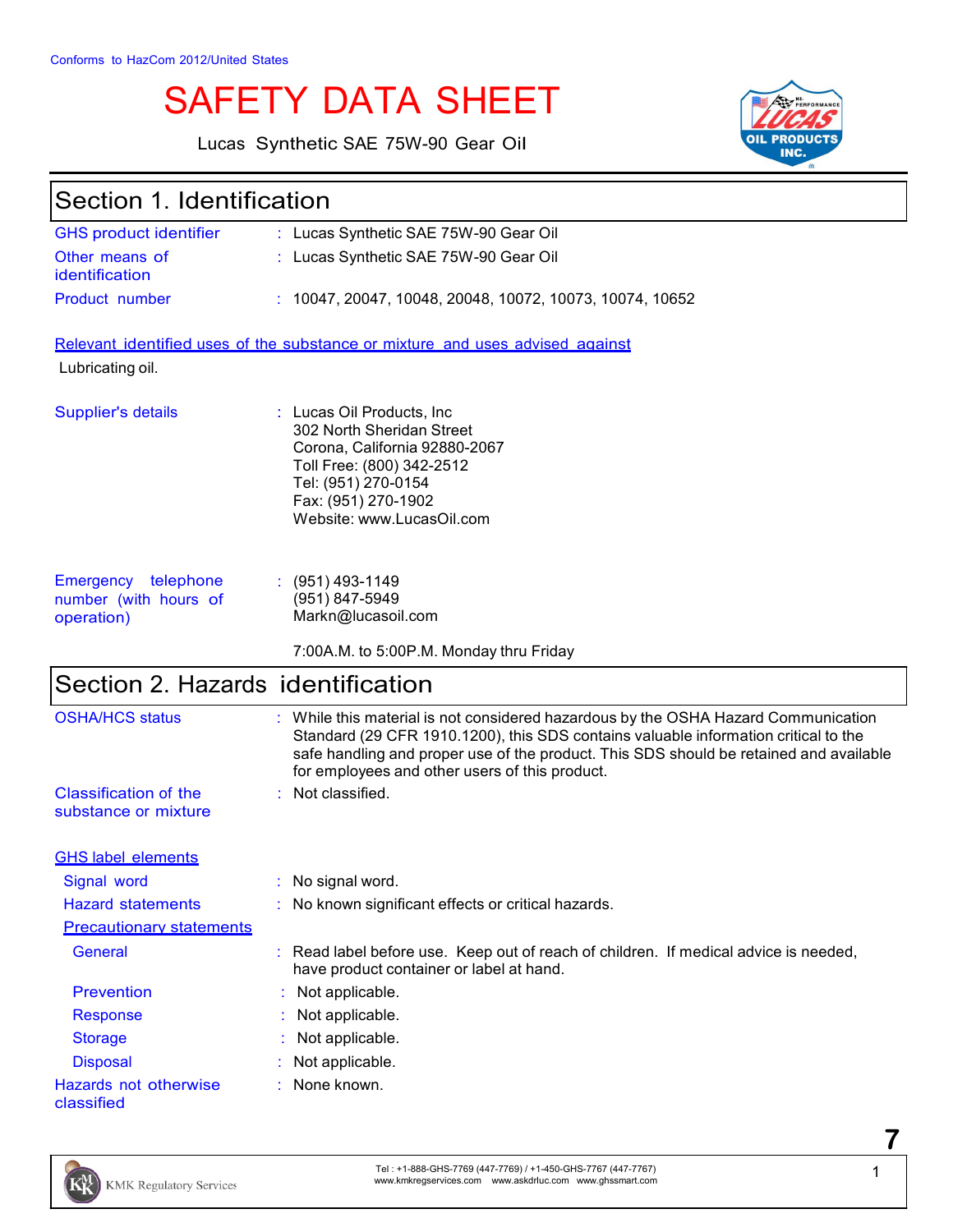

# Section 3. Composition/information on ingredients

| Substance/mixture |  |
|-------------------|--|
| Other means of    |  |

identification

: Mixture

: Lucas Synthetic SAE 75W-90 Gear Oil

#### CAS number/other identifiers

CAS number : Not applicable.

Product code : 10047, 20047, 10048, 20048, 10072, 10073, 10074, 10652

| Ingredient name                                                          |            | <b>CAS number</b>        |
|--------------------------------------------------------------------------|------------|--------------------------|
| 1-Decene, homopolymer, hydrogenated<br>Antimony, dialkyl dithiocarbamate | $60 - 100$ | 68037-01-4<br>15890-25-2 |

Any concentration shown as a range is to protect confidentiality or is due to batch variation.

There are no additional ingredients present which, within the current knowledge of the supplier and in the concentrations applicable, are classified as hazardous to health or the environment and hence require reporting in this section.

Occupational exposure limits, if available, are listed in Section 8.

# Section 4. First aid measures

#### Description of necessary first aid measures

| Eye contact         | : Immediately flush eyes with plenty of water, occasionally lifting the upper and lower<br>eyelids. Check for and remove any contact lenses. Get medical attention if irritation<br>occurs.                                                                                                                                                            |
|---------------------|--------------------------------------------------------------------------------------------------------------------------------------------------------------------------------------------------------------------------------------------------------------------------------------------------------------------------------------------------------|
| <b>Inhalation</b>   | : Remove victim to fresh air and keep at rest in a position comfortable for breathing. Get<br>medical attention if symptoms occur. In case of inhalation of decomposition products in<br>a fire, symptoms may be delayed. The exposed person may need to be kept under<br>medical surveillance for 48 hours.                                           |
| <b>Skin contact</b> | : Wash contaminated skin with soap and water. Get medical attention if symptoms occur.                                                                                                                                                                                                                                                                 |
| Ingestion           | : Wash out mouth with water. Remove victim to fresh air and keep at rest in a position<br>comfortable for breathing. If material has been swallowed and the exposed person is<br>conscious, give small quantities of water to drink. Do not induce vomiting unless<br>directed to do so by medical personnel. Get medical attention if symptoms occur. |

|                                | Most important symptoms/effects, acute and delayed                                                                  |
|--------------------------------|---------------------------------------------------------------------------------------------------------------------|
| Potential acute health effects |                                                                                                                     |
| Eye contact                    | : No known significant effects or critical hazards.                                                                 |
| Inhalation                     | Exposure to decomposition products may cause a health hazard. Serious effects may<br>be delayed following exposure. |
| Skin contact                   | : No known significant effects or critical hazards.                                                                 |
| Ingestion                      | : No known significant effects or critical hazards.                                                                 |
| Over-exposure signs/symptoms   |                                                                                                                     |
| Eye contact                    | : No known significant effects or critical hazards.                                                                 |
| Inhalation                     | : No known significant effects or critical hazards.                                                                 |
| Skin contact                   | : No known significant effects or critical hazards.                                                                 |
| Ingestion                      | : No known significant effects or critical hazards.                                                                 |

#### Indication of immediate medical attention and special treatment needed, if necessary

| In case of inhalation of decomposition products in a fire, symptoms may be delayed. |
|-------------------------------------------------------------------------------------|
| The exposed person may need to be kept under medical surveillance for 48 hours.     |



Notes to physician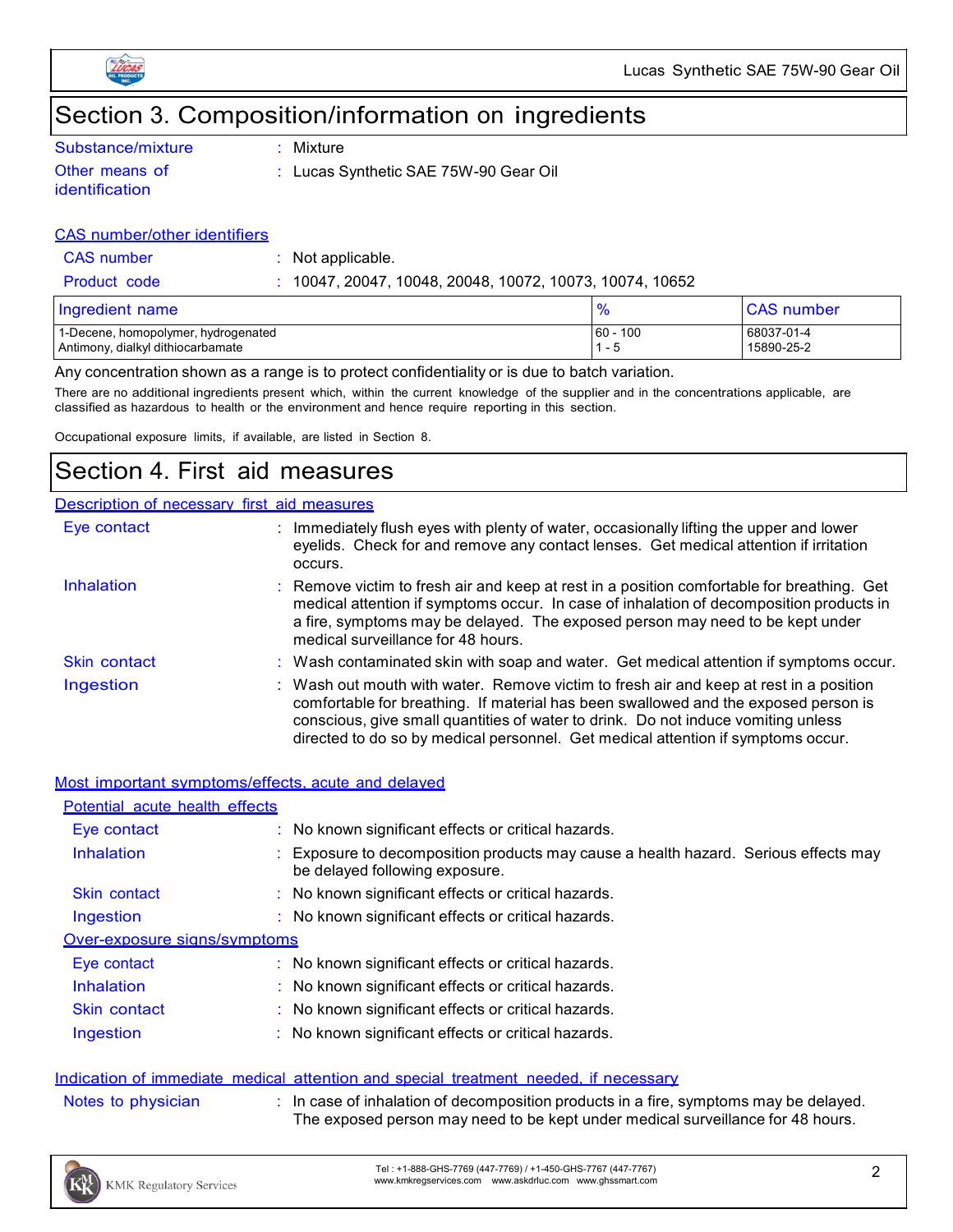

Lucas Synthetic SAE 75W-90 Gear Oil

### Section 4. First aid measures

Specific treatments : No specific treatment.

Protection of first-aiders : No action shall be taken involving any personal risk or without suitable training.

See toxicological information (Section 11)

# Section 5. Fire-fighting measures

| <b>Extinguishing media</b>                        |                                                                                                                                                                        |
|---------------------------------------------------|------------------------------------------------------------------------------------------------------------------------------------------------------------------------|
| Suitable extinguishing<br>media                   | $\therefore$ Use an extinguishing agent suitable for the surrounding fire.                                                                                             |
| Unsuitable extinguishing<br>media                 | $:$ None known.                                                                                                                                                        |
| Specific hazards arising<br>from the chemical     | $\therefore$ No specific fire or explosion hazard.                                                                                                                     |
| Hazardous thermal<br>decomposition products       | Decomposition products may include the following materials:<br>carbon dioxide<br>carbon monoxide<br>nitrogen oxides<br>sulfur oxides<br>metal oxide/oxides             |
| Special protective actions<br>for fire-fighters   | : No special precaution is required.                                                                                                                                   |
| Special protective<br>equipment for fire-fighters | Fire-fighters should wear appropriate protective equipment and self-contained breathing<br>apparatus (SCBA) with a full face-piece operated in positive pressure mode. |

## Section 6. Accidental release measures

|                                                       | Personal precautions, protective equipment and emergency procedures                                                                                                                                                                                   |
|-------------------------------------------------------|-------------------------------------------------------------------------------------------------------------------------------------------------------------------------------------------------------------------------------------------------------|
| For non-emergency<br>personnel                        | : No action shall be taken involving any personal risk or without suitable training. Keep<br>unnecessary and unprotected personnel from entering. Do not touch or walk through<br>spilled material. Put on appropriate personal protective equipment. |
| For emergency responders                              | : If specialized clothing is required to deal with the spillage, take note of any information in<br>Section 8 on suitable and unsuitable materials. See also the information in "For non-<br>emergency personnel".                                    |
| <b>Environmental precautions</b>                      | Avoid dispersal of spilled material and runoff and contact with soil, waterways, drains<br>and sewers. Inform the relevant authorities if the product has caused environmental<br>pollution (sewers, waterways, soil or air).                         |
| Methods and materials for containment and cleaning up |                                                                                                                                                                                                                                                       |

Small spill **Stop leak if without risk.** Move containers from spill area. Dilute with water and mop up if water-soluble. Alternatively, or if water-insoluble, absorb with an inert dry material and place in an appropriate waste disposal container. Dispose of via a licensed waste disposal contractor.

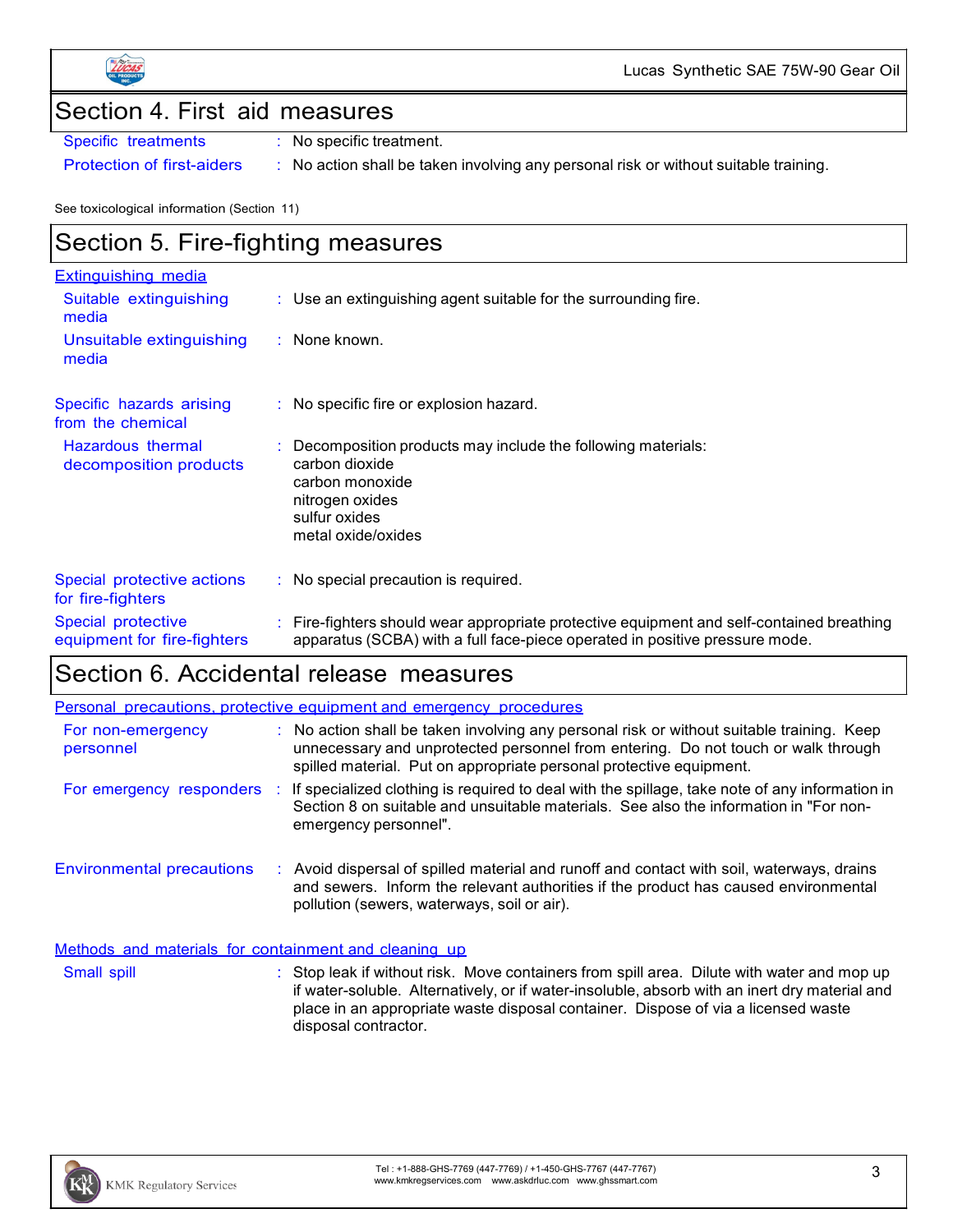

# Section 6. Accidental release measures

Large spill : Stop leak if without risk. Move containers from spill area. Prevent entry into sewers, water courses, basements or confined areas. Wash spillages into an effluent treatment plant or proceed as follows. Contain and collect spillage with non-combustible, absorbent material e.g. sand, earth, vermiculite or diatomaceous earth and place in container for disposal according to local regulations (see Section 13). Dispose of via a licensed waste disposal contractor. Note: see Section 1 for emergency contact information and Section 13 for waste disposal.

## Section 7. Handling and storage

| Precautions for safe handling                                      |                                                                                                                                                                                                                                                                                                                                                                                                                                                                                                               |
|--------------------------------------------------------------------|---------------------------------------------------------------------------------------------------------------------------------------------------------------------------------------------------------------------------------------------------------------------------------------------------------------------------------------------------------------------------------------------------------------------------------------------------------------------------------------------------------------|
| <b>Protective measures</b>                                         | $\therefore$ Put on appropriate personal protective equipment (see Section 8).                                                                                                                                                                                                                                                                                                                                                                                                                                |
| Advice on general<br>occupational hygiene                          | : Eating, drinking and smoking should be prohibited in areas where this material is<br>handled, stored and processed. Workers should wash hands and face before eating,<br>drinking and smoking. See also Section 8 for additional information on hygiene<br>measures.                                                                                                                                                                                                                                        |
| Conditions for safe storage,<br>including any<br>incompatibilities | : Store in accordance with local regulations. Store in original container protected from<br>direct sunlight in a dry, cool and well-ventilated area, away from incompatible materials<br>(see Section 10) and food and drink. Keep container tightly closed and sealed until<br>ready for use. Containers that have been opened must be carefully resealed and kept<br>upright to prevent leakage. Do not store in unlabeled containers. Use appropriate<br>containment to avoid environmental contamination. |

### Section 8. Exposure controls/personal protection

#### Control parameters

#### Occupational exposure limits

| Ingredient name                   | <b>Exposure limits</b>                                                                                                                                                                                                                                         |
|-----------------------------------|----------------------------------------------------------------------------------------------------------------------------------------------------------------------------------------------------------------------------------------------------------------|
| Antimony, dialkyl dithiocarbamate | ACGIH TLV (United States, 3/2012).<br>TWA: $0.5 \text{ mg/m}^3$ , (as Sb) 8 hours.<br>NIOSH REL (United States, 6/2009).<br>TWA: $0.5 \text{ mg/m}^3$ , (as Sb) 10 hours.<br>OSHA PEL (United States, 6/2010).<br>TWA: $0.5 \text{ mg/m}^3$ , (as Sb) 8 hours. |

| Appropriate engineering<br>controls       | : No special ventilation requirements. Good general ventilation should be sufficient to<br>control worker exposure to airborne contaminants. If this product contains ingredients<br>with exposure limits, use process enclosures, local exhaust ventilation or other<br>engineering controls to keep worker exposure below any recommended or statutory<br>limits. |
|-------------------------------------------|---------------------------------------------------------------------------------------------------------------------------------------------------------------------------------------------------------------------------------------------------------------------------------------------------------------------------------------------------------------------|
| <b>Environmental exposure</b><br>controls | Emissions from ventilation or work process equipment should be checked to ensure<br>they comply with the requirements of environmental protection legislation.                                                                                                                                                                                                      |
| Individual protection measures            |                                                                                                                                                                                                                                                                                                                                                                     |
| Hygiene measures                          | : Wash hands, forearms and face thoroughly after handling chemical products, before<br>eating, smoking and using the lavatory and at the end of the working period. Ensure<br>that eyewash stations and safety showers are close to the workstation location.                                                                                                       |
| Eye/face protection                       | : Safety eyewear complying with an approved standard should be used when a risk<br>assessment indicates this is necessary to avoid exposure to liquid splashes, mists,<br>gases or dusts. If contact is possible, the following protection should be worn, unless<br>the assessment indicates a higher degree of protection: safety glasses with side-<br>shields.  |

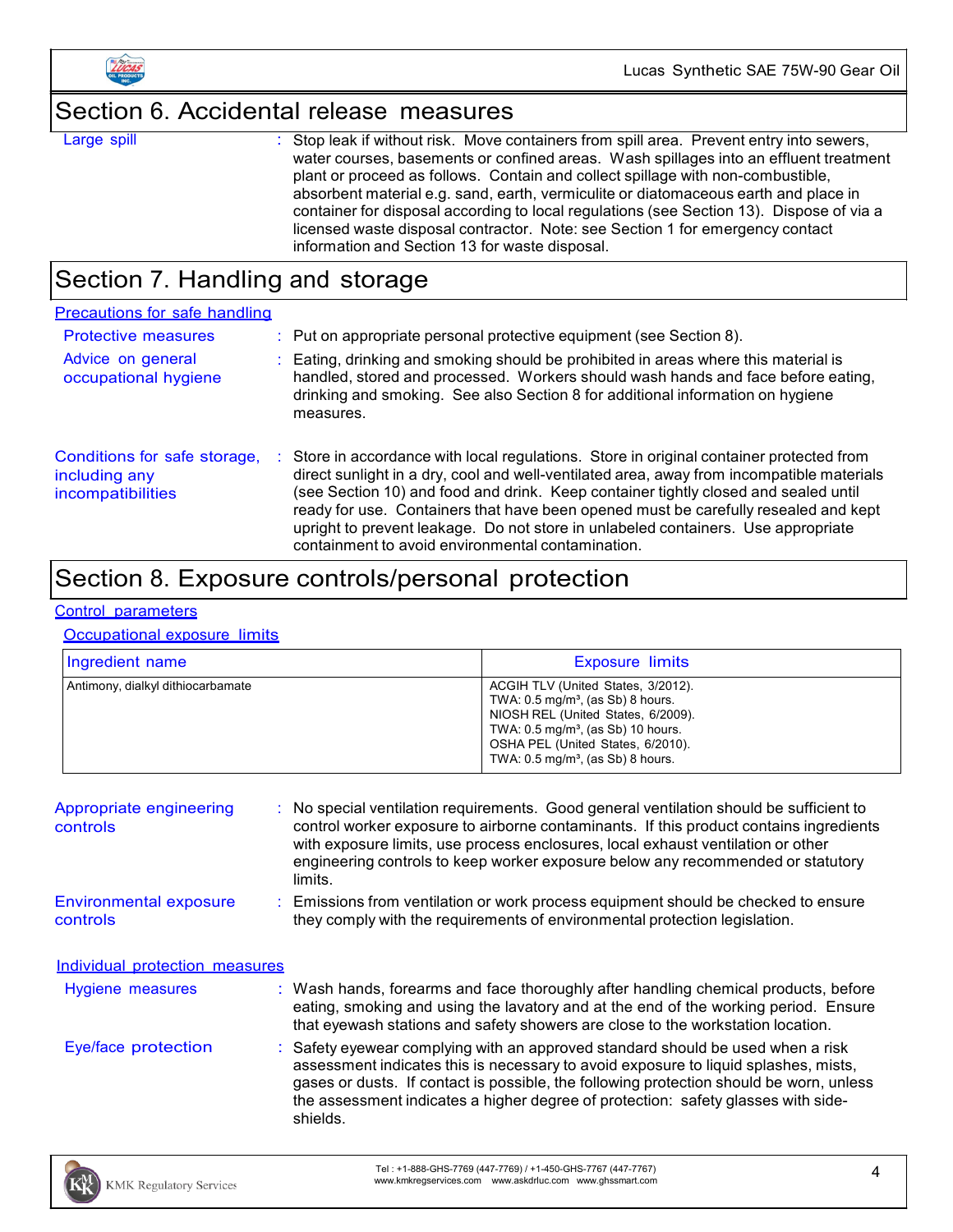# Section 8. Exposure controls/personal protection

| <b>Skin protection</b>        |                                                                                                                                                                                                                                                                                                                                 |
|-------------------------------|---------------------------------------------------------------------------------------------------------------------------------------------------------------------------------------------------------------------------------------------------------------------------------------------------------------------------------|
| Hand protection               | : Chemical-resistant, impervious gloves complying with an approved standard should be<br>worn at all times when handling chemical products if a risk assessment indicates this is<br>necessary.                                                                                                                                 |
| <b>Body protection</b>        | : Personal protective equipment for the body should be selected based on the task being<br>performed and the risks involved and should be approved by a specialist before<br>handling this product.                                                                                                                             |
| Other skin protection         | : Appropriate footwear and any additional skin protection measures should be selected<br>based on the task being performed and the risks involved and should be approved by a<br>specialist before handling this product.                                                                                                       |
| <b>Respiratory protection</b> | : Use a properly fitted, air-purifying or supplied air respirator complying with an approved<br>standard if a risk assessment indicates this is necessary. Respirator selection must be<br>based on known or anticipated exposure levels, the hazards of the product and the safe<br>working limits of the selected respirator. |

# Section 9. Physical and chemical properties

| <b>Appearance</b>                                 |                                                             |
|---------------------------------------------------|-------------------------------------------------------------|
| Physical state                                    | : Liquid. $[Clear.]$                                        |
| Color                                             | Amber.                                                      |
| Odor                                              | : Petroleum. Sulfur.                                        |
| Odor threshold                                    | Not available.                                              |
| pH                                                | Not available.                                              |
| <b>Melting point</b>                              | Not available.                                              |
| <b>Boiling point</b>                              | $>260^{\circ}$ C ( $>500^{\circ}$ F)                        |
| Flash point                                       | Closed cup: 198.889°C (390°F)                               |
| <b>Burning time</b>                               | : Not applicable.                                           |
| <b>Burning rate</b>                               | Not applicable.                                             |
| <b>Evaporation rate</b>                           | Not available.                                              |
| Flammability (solid, gas)                         | : Not available.                                            |
| Lower and upper explosive<br>(flammable) limits   | $:$ Not available.                                          |
| Vapor pressure                                    | $:$ Not available.                                          |
| Vapor density                                     | $:$ Not available.                                          |
| <b>Relative density</b>                           | 0.8939                                                      |
| <b>Solubility</b>                                 | : Negligible at $25^{\circ}$ C                              |
| Solubility in water                               | $: 0$ g/l                                                   |
| <b>Partition coefficient: n-</b><br>octanol/water | : Not available.                                            |
| <b>Auto-ignition temperature</b>                  | : Not available.                                            |
| Decomposition temperature                         | : Not available.                                            |
| <b>SADT</b>                                       | Not available.                                              |
| <b>Viscosity</b>                                  | Kinematic (100°C (212°F)): 0.15 cm <sup>2</sup> /s (15 cSt) |

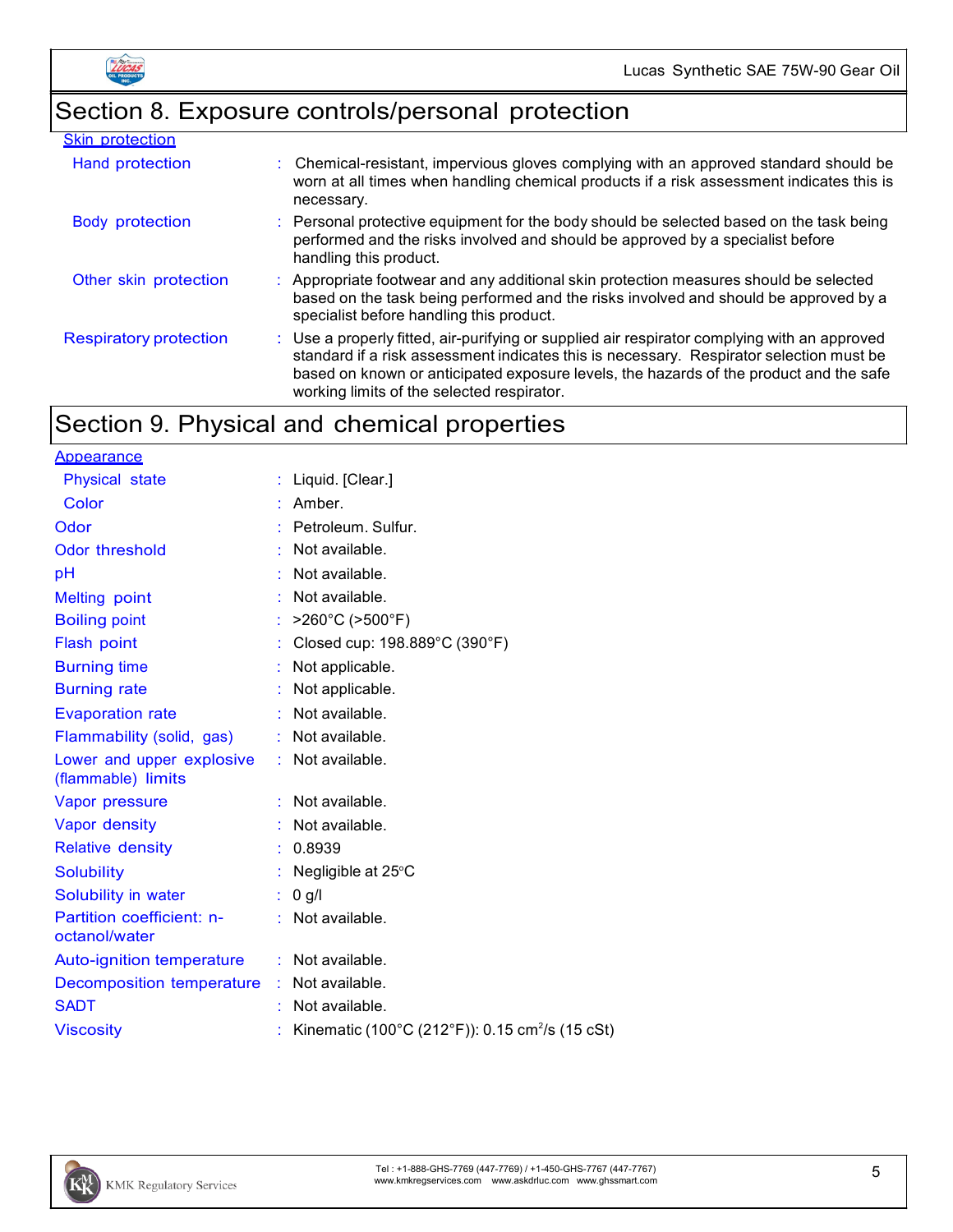

# Section 10. Stability and reactivity

| <b>Reactivity</b>                     | : No specific test data related to reactivity available for this product or its ingredients.              |
|---------------------------------------|-----------------------------------------------------------------------------------------------------------|
| <b>Chemical stability</b>             | $\therefore$ The product is stable.                                                                       |
| Possibility of hazardous<br>reactions | : Under normal conditions of storage and use, hazardous reactions will not occur.                         |
| Conditions to avoid                   | $:$ Excessive heat.                                                                                       |
| Incompatible materials                | : Reactive or incompatible with the following materials: Strong oxidizers.                                |
| Hazardous decomposition<br>products   | : Under normal conditions of storage and use, hazardous decomposition products should<br>not be produced. |

# Section 11. Toxicological information

#### Information on toxicological effects

| <b>Acute toxicity</b>                             |                                 |                |                                       |                 |
|---------------------------------------------------|---------------------------------|----------------|---------------------------------------|-----------------|
| Product/ingredient name                           | <b>Result</b>                   | <b>Species</b> | <b>Dose</b>                           | <b>Exposure</b> |
| Antimony, dialkyl dithiocarbamate                 | LD50 Dermal<br>LD50 Oral        | Rabbit<br>Rat  | 16000 mg/kg<br>16400 mg/kg            |                 |
| <b>Irritation/Corrosion</b>                       |                                 |                |                                       |                 |
| <b>Skin</b>                                       | $:$ There is no data available. |                |                                       |                 |
| <b>Eyes</b>                                       | : There is no data available.   |                |                                       |                 |
| <b>Respiratory</b>                                | $:$ There is no data available. |                |                                       |                 |
| Sensitization                                     |                                 |                |                                       |                 |
| <b>Skin</b>                                       | $:$ There is no data available. |                |                                       |                 |
| <b>Respiratory</b>                                | There is no data available.     |                |                                       |                 |
| Mutagenicity                                      |                                 |                |                                       |                 |
| There is no data available.                       |                                 |                |                                       |                 |
| Carcinogenicity                                   |                                 |                |                                       |                 |
| There is no data available.                       |                                 |                |                                       |                 |
| <b>Reproductive toxicity</b>                      |                                 |                |                                       |                 |
| There is no data available.                       |                                 |                |                                       |                 |
| Teratogenicity                                    |                                 |                |                                       |                 |
| There is no data available.                       |                                 |                |                                       |                 |
| Specific target organ toxicity (single exposure)  |                                 |                |                                       |                 |
| There is no data available. Specific target organ |                                 |                |                                       |                 |
| toxicity (repeated exposure) There is no data     |                                 |                |                                       |                 |
| available.                                        |                                 |                |                                       |                 |
| <b>Aspiration hazard</b>                          |                                 |                |                                       |                 |
| <b>Name</b>                                       |                                 | <b>Result</b>  |                                       |                 |
| 1-Decene, homopolymer, hydrogenated               |                                 |                | <b>ASPIRATION HAZARD - Category 1</b> |                 |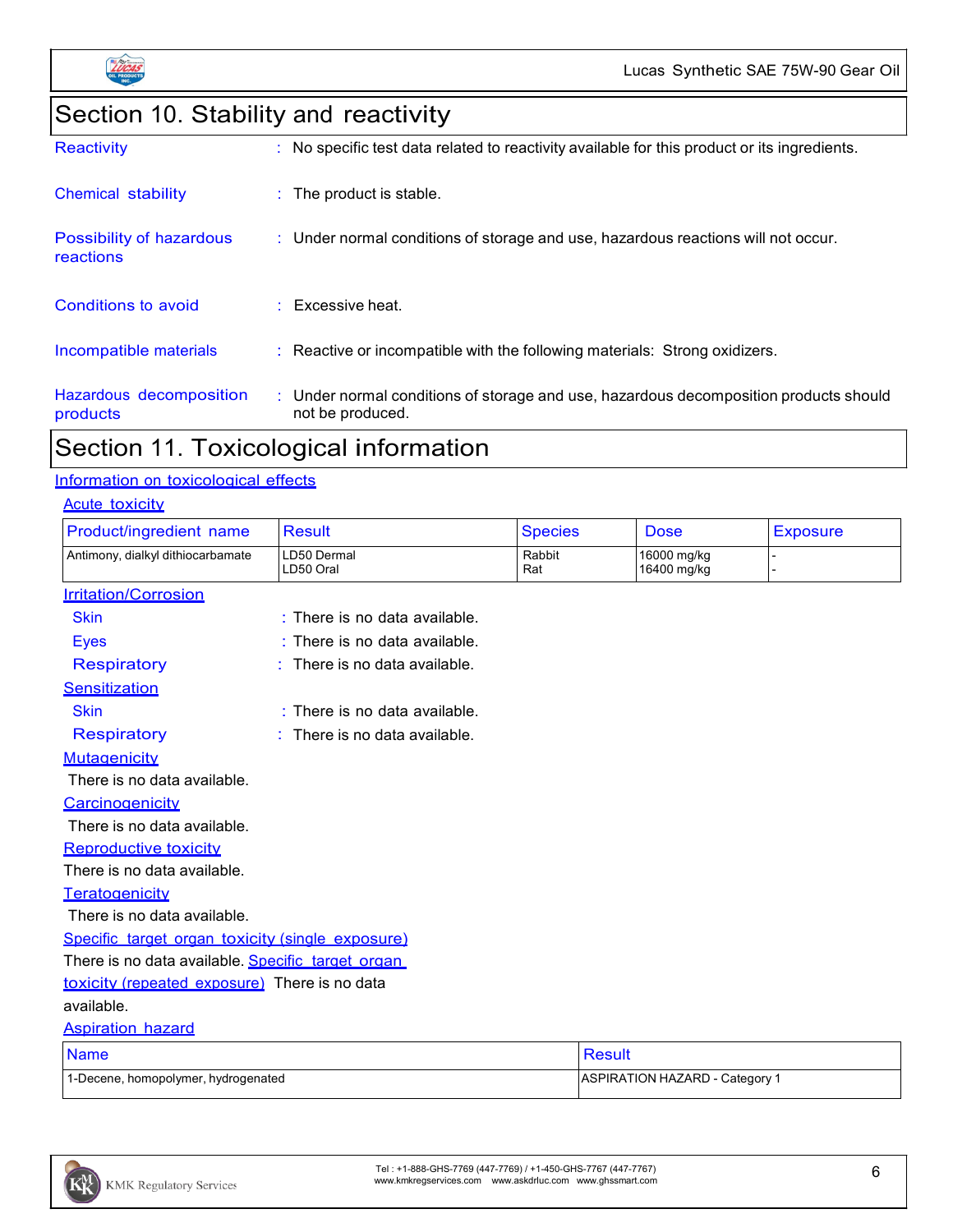



| Section 11. Toxicological information           |                                                                                                                     |  |
|-------------------------------------------------|---------------------------------------------------------------------------------------------------------------------|--|
| Information on the likely<br>routes of exposure | Routes of entry anticipated: Oral, Dermal, Inhalation.                                                              |  |
| Potential acute health effects                  |                                                                                                                     |  |
| Eye contact                                     | No known significant effects or critical hazards.                                                                   |  |
| <b>Inhalation</b>                               | Exposure to decomposition products may cause a health hazard. Serious effects may<br>be delayed following exposure. |  |
| Skin contact                                    | No known significant effects or critical hazards.                                                                   |  |
| Ingestion                                       | No known significant effects or critical hazards.                                                                   |  |
|                                                 | Symptoms related to the physical, chemical and toxicological characteristics                                        |  |
| Eye contact                                     | : No known significant effects or critical hazards.                                                                 |  |
| Inhalation                                      | No known significant effects or critical hazards.                                                                   |  |
| <b>Skin contact</b>                             | No known significant effects or critical hazards.                                                                   |  |
| Ingestion                                       | : No known significant effects or critical hazards.                                                                 |  |
|                                                 | Delayed and immediate effects and also chronic effects from short and long term exposure                            |  |
| Short term exposure                             |                                                                                                                     |  |
| Potential immediate<br>effects                  | : No known significant effects or critical hazards.                                                                 |  |
| Potential delayed effects                       | : No known significant effects or critical hazards.                                                                 |  |
| Long term exposure                              |                                                                                                                     |  |
| Potential immediate<br>effects                  | : No known significant effects or critical hazards.                                                                 |  |
| Potential delayed effects                       | : No known significant effects or critical hazards.                                                                 |  |
| Potential chronic health effects                |                                                                                                                     |  |
| General                                         | : No known significant effects or critical hazards.                                                                 |  |
| Carcinogenicity                                 | : No known significant effects or critical hazards.                                                                 |  |
| <b>Mutagenicity</b>                             | : No known significant effects or critical hazards.                                                                 |  |
| <b>Teratogenicity</b>                           | : No known significant effects or critical hazards.                                                                 |  |
| <b>Developmental effects</b>                    | No known significant effects or critical hazards.                                                                   |  |
| <b>Fertility effects</b>                        | No known significant effects or critical hazards.                                                                   |  |

#### Numerical measures of toxicity

Acute toxicity estimates

There is no data available.

# Section 12. Ecological information

#### **Toxicity**

There is no data available.

#### Persistence and degradability

There is no data available.

#### Bioaccumulative potential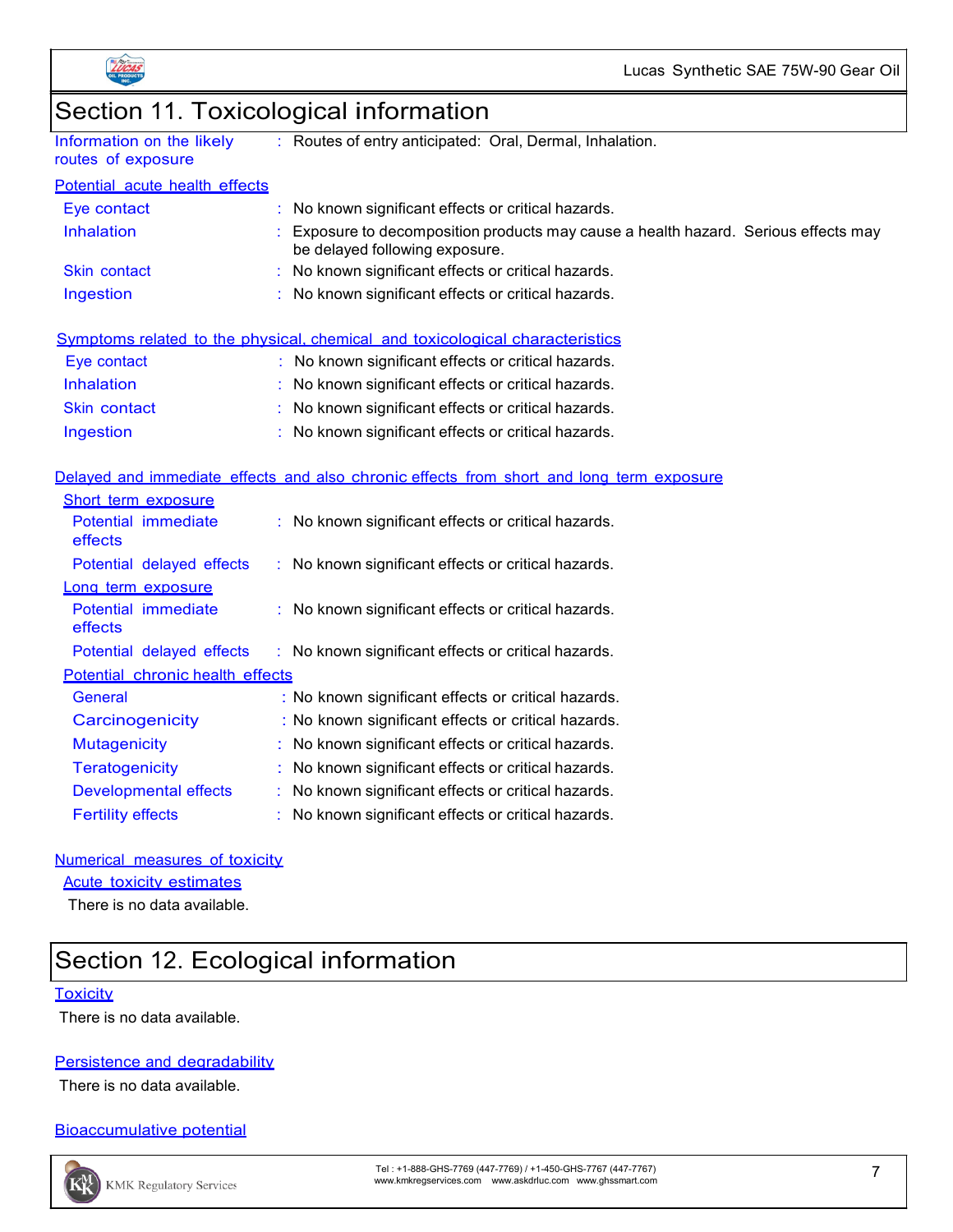

Lucas Synthetic SAE 75W-90 Gear Oil

### Section 12. Ecological information

There is no data available.

#### Mobility in soil

Soil/water partition  $coefficient (K<sub>oc</sub>)$ 

: There is no data available.

#### Other adverse effects : No known significant effects or critical hazards.

### Section 13. Disposal considerations

| Disposal methods | : The generation of waste should be avoided or minimized wherever possible. Disposal<br>of this product, solutions and any by-products should comply with the requirements of<br>environmental protection and waste disposal legislation and any regional local authority<br>requirements. Dispose of surplus and non-recyclable products via a licensed waste<br>disposal contractor. Waste should not be disposed of untreated to the sewer unless<br>fully compliant with the requirements of all authorities with jurisdiction. Waste<br>packaging should be recycled. Incineration or landfill should only be considered when<br>recycling is not feasible. This material and its container must be disposed of in a safe<br>way. Empty containers or liners may retain some product residues. Avoid dispersal of |
|------------------|------------------------------------------------------------------------------------------------------------------------------------------------------------------------------------------------------------------------------------------------------------------------------------------------------------------------------------------------------------------------------------------------------------------------------------------------------------------------------------------------------------------------------------------------------------------------------------------------------------------------------------------------------------------------------------------------------------------------------------------------------------------------------------------------------------------------|
|                  | spilled material and runoff and contact with soil, waterways, drains and sewers.                                                                                                                                                                                                                                                                                                                                                                                                                                                                                                                                                                                                                                                                                                                                       |

# Section 14. Transport information

|                                      | <b>DOT Classification</b> | <b>IMDG</b>              | <b>IATA</b>              |
|--------------------------------------|---------------------------|--------------------------|--------------------------|
| <b>UN</b> number                     | Not regulated.            | Not regulated.           | Not regulated.           |
| <b>UN proper</b><br>shipping name    | $\overline{\phantom{a}}$  | $\overline{\phantom{a}}$ |                          |
| <b>Transport</b><br>hazard class(es) | ٠                         | -                        |                          |
| Packing group                        | $\overline{\phantom{a}}$  | -                        | $\overline{\phantom{0}}$ |
| Environmental<br>hazards             | No.                       | No.                      | No.                      |
| <b>Additional</b><br>information     | $\overline{\phantom{a}}$  | $\overline{\phantom{a}}$ |                          |

Special precautions for user : Transport within user's premises: always transport in closed containers that are upright and secure. Ensure that persons transporting the product know what to do in the event of an accident or spillage.

Transport in bulk according : Not available.to Annex II of MARPOL 73/78 and the IBC Code

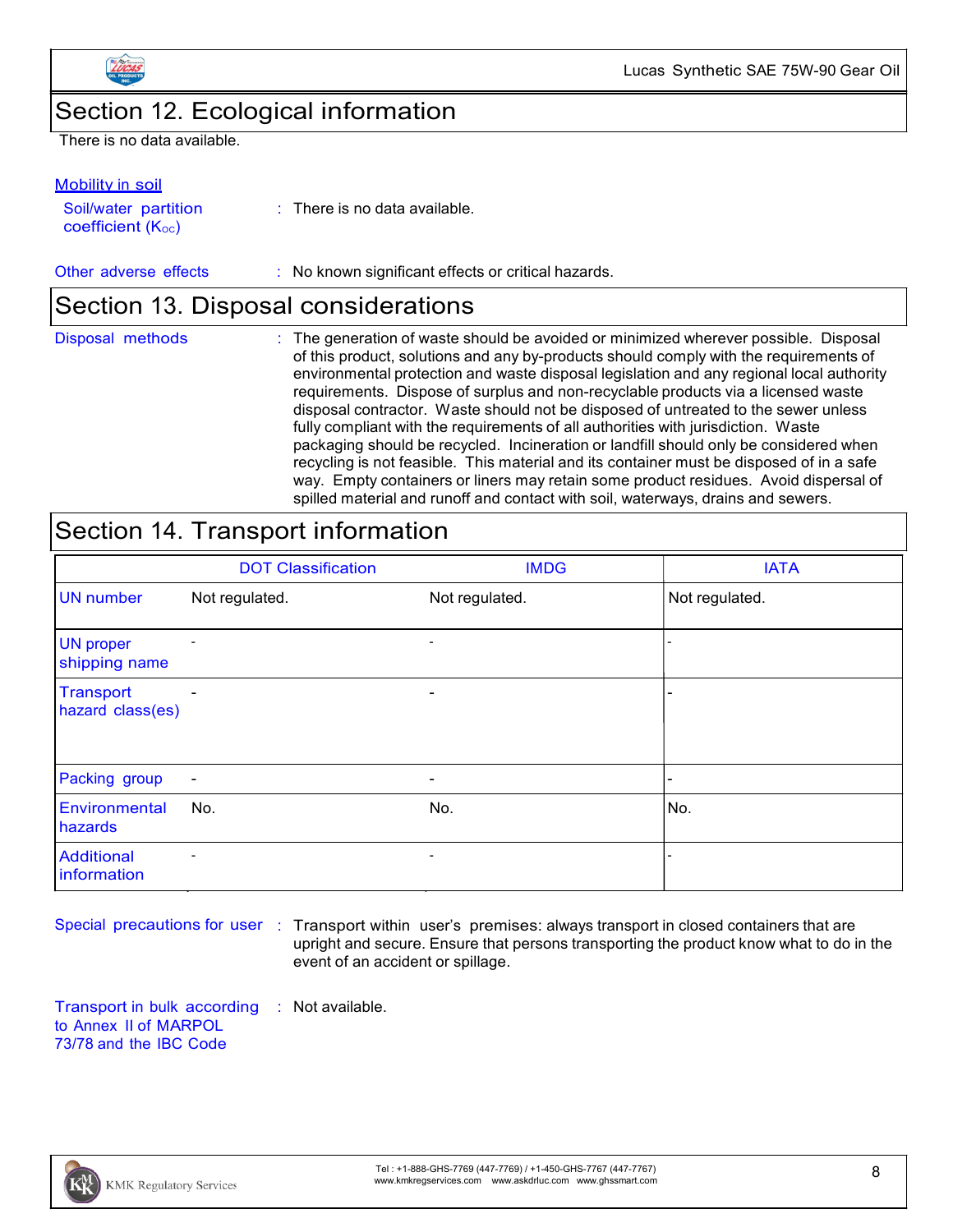



# Section 15. Regulatory information

| <b>U.S. Federal regulations</b>                                            | : TSCA 8(a) CDR Exempt/Partial exemption: Not determined                  |
|----------------------------------------------------------------------------|---------------------------------------------------------------------------|
|                                                                            | United States inventory (TSCA 8b): All components are listed or exempted. |
|                                                                            | Clean Water Act (CWA) 307: Antimony, dialkyl dithiocarbamate              |
| Clean Air Act Section 112<br>(b) Hazardous Air<br><b>Pollutants (HAPs)</b> | $:$ Listed                                                                |
| Clean Air Act Section 602<br><b>Class I Substances</b>                     | $\therefore$ Not listed                                                   |
| Clean Air Act Section 602<br><b>Class II Substances</b>                    | $:$ Not listed                                                            |
| <b>DEA List I Chemicals</b><br>(Precursor Chemicals)                       | $:$ Not listed                                                            |
| <b>DEA List II Chemicals</b><br>(Essential Chemicals)                      | $:$ Not listed                                                            |
| <b>SARA 302/304</b>                                                        |                                                                           |
| <b>Composition/information on ingredients</b>                              |                                                                           |
| No products were found.                                                    |                                                                           |
| <b>SARA 304 RQ</b>                                                         | : Not applicable.                                                         |
| <b>SARA 311/312</b>                                                        |                                                                           |
| <b>Classification</b>                                                      | : Not applicable.                                                         |
| Composition/information on ingredients                                     |                                                                           |
| No products were found.                                                    |                                                                           |
|                                                                            |                                                                           |

#### **SARA 313**

|                                           | <b>Product name</b>               | <b>CAS</b> number | $\%$  |
|-------------------------------------------|-----------------------------------|-------------------|-------|
| <b>Form R - Reporting</b><br>requirements | Antimony, dialkyl dithiocarbamate | 15890-25-2        | 1 - 5 |
| Supplier notification                     | Antimony, dialkyl dithiocarbamate | 15890-25-2        | ' - 5 |

SARA 313 notifications must not be detached from the SDS and any copying and redistribution of the SDS shall include copying and redistribution of the notice attached to copies of the SDS subsequently redistributed.

**State requlations** 

| <b>Massachusetts</b>    | : None of the components are listed.                                                                                                |
|-------------------------|-------------------------------------------------------------------------------------------------------------------------------------|
| <b>New York</b>         | : None of the components are listed.                                                                                                |
| <b>New Jersey</b>       | : The following components are listed: Distillates (petroleum), hydrotreated heavy<br>naphthenic; Antimony, dialkyl dithiocarbamate |
| Pennsylvania            | : The following components are listed: Antimony, dialkyl dithiocarbamate                                                            |
| California Prop. 65     |                                                                                                                                     |
| No products were found. |                                                                                                                                     |

International regulations

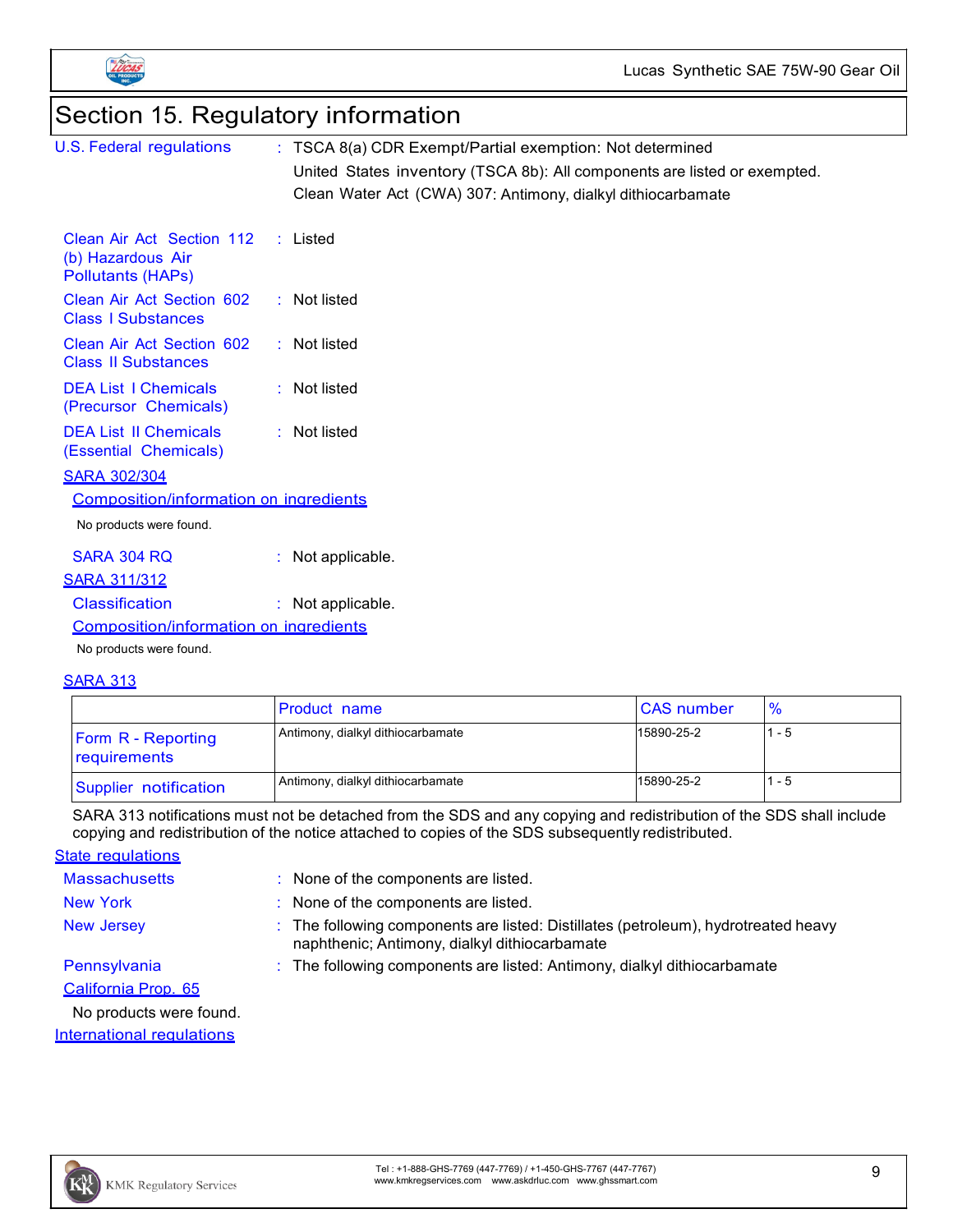



# Section 15. Regulatory information

| International lists                                                                | : Australia inventory (AICS): All components are listed or exempted.<br>China inventory (IECSC): All components are listed or exempted.<br>Japan inventory: Not determined.<br>Korea inventory: All components are listed or exempted.<br>Malaysia Inventory (EHS Register): Not determined.<br>New Zealand Inventory of Chemicals (NZIoC): All components are listed or exempted.<br>Philippines inventory (PICCS): All components are listed or exempted.<br>Taiwan inventory (CSNN): Not determined. |
|------------------------------------------------------------------------------------|---------------------------------------------------------------------------------------------------------------------------------------------------------------------------------------------------------------------------------------------------------------------------------------------------------------------------------------------------------------------------------------------------------------------------------------------------------------------------------------------------------|
| <b>Chemical Weapons</b><br><b>Convention List Schedule</b><br>I Chemicals          | : Not listed                                                                                                                                                                                                                                                                                                                                                                                                                                                                                            |
| <b>Chemical Weapons</b><br><b>Convention List Schedule</b><br><b>Il Chemicals</b>  | $\therefore$ Not listed                                                                                                                                                                                                                                                                                                                                                                                                                                                                                 |
| <b>Chemical Weapons</b><br><b>Convention List Schedule</b><br><b>III Chemicals</b> | $:$ Not listed                                                                                                                                                                                                                                                                                                                                                                                                                                                                                          |

# Section 16. Other information

Hazardous Material Information System (U.S.A.)

Health : 0 Flammability : 1 Physical hazards : 0

Caution: HMIS® ratings are based on a 0-4 rating scale, with 0 representing minimal hazards or risks, and 4 representing significant hazards or risks Although HMIS® ratings are not required on SDSs under 29 CFR 1910.1200, the preparer may choose to provide them. HMIS® ratings are to be used with a fully implemented HMIS® program. HMIS® is a registered mark of the National Paint & Coatings Association (NPCA). HMIS® materials may be purchased exclusively from J. J. Keller (800) 327-6868.

The customer is responsible for determining the PPE code for this material.

National Fire Protection Association (U.S.A.)

Health : 0 Flammability : 1 Instability : 0

Reprinted with permission from NFPA 704-2001, Identification of the Hazards of Materials for Emergency Response Copyright ©1997, National Fire Protection Association, Quincy, MA 02269. This reprinted material is not the complete and official position of the National Fire Protection Association, on the referenced subject which is represented only by the standard in its entirety.

Copyright ©2001, National Fire Protection Association, Quincy, MA 02269. This warning system is intended to be interpreted and applied only by properly trained individuals to identify fire, health and reactivity hazards of chemicals. The user is referred to certain limited number of chemicals with recommended classifications in NFPA 49 and NFPA 325, which would be used as a guideline only. Whether the chemicals are classified by NFPA or not, anyone using the 704 systems to classify chemicals does so at their own risk.

#### **History**

| Date of issue mm/dd/yyyy  | : 06/16/2013                                                                                                                                                                                                                                                                                                                                                                                                                                                                                                                                                          |
|---------------------------|-----------------------------------------------------------------------------------------------------------------------------------------------------------------------------------------------------------------------------------------------------------------------------------------------------------------------------------------------------------------------------------------------------------------------------------------------------------------------------------------------------------------------------------------------------------------------|
| <b>Version</b>            |                                                                                                                                                                                                                                                                                                                                                                                                                                                                                                                                                                       |
| <b>Revised Section(s)</b> | : Not applicable.                                                                                                                                                                                                                                                                                                                                                                                                                                                                                                                                                     |
| Prepared by               | : KMK Regulatory Services Inc.                                                                                                                                                                                                                                                                                                                                                                                                                                                                                                                                        |
| Key to abbreviations      | $\therefore$ ATE = Acute Toxicity Estimate<br>BCF = Bioconcentration Factor<br>GHS = Globally Harmonized System of Classification and Labelling of Chemicals<br>IATA = International Air Transport Association<br>IBC = Intermediate Bulk Container<br><b>IMDG = International Maritime Dangerous Goods</b><br>LogPow = logarithm of the octanol/water partition coefficient<br>MARPOL 73/78 = International Convention for the Prevention of Pollution From Ships,<br>1973 as modified by the Protocol of 1978. ("Marpol" = marine pollution)<br>UN = United Nations |